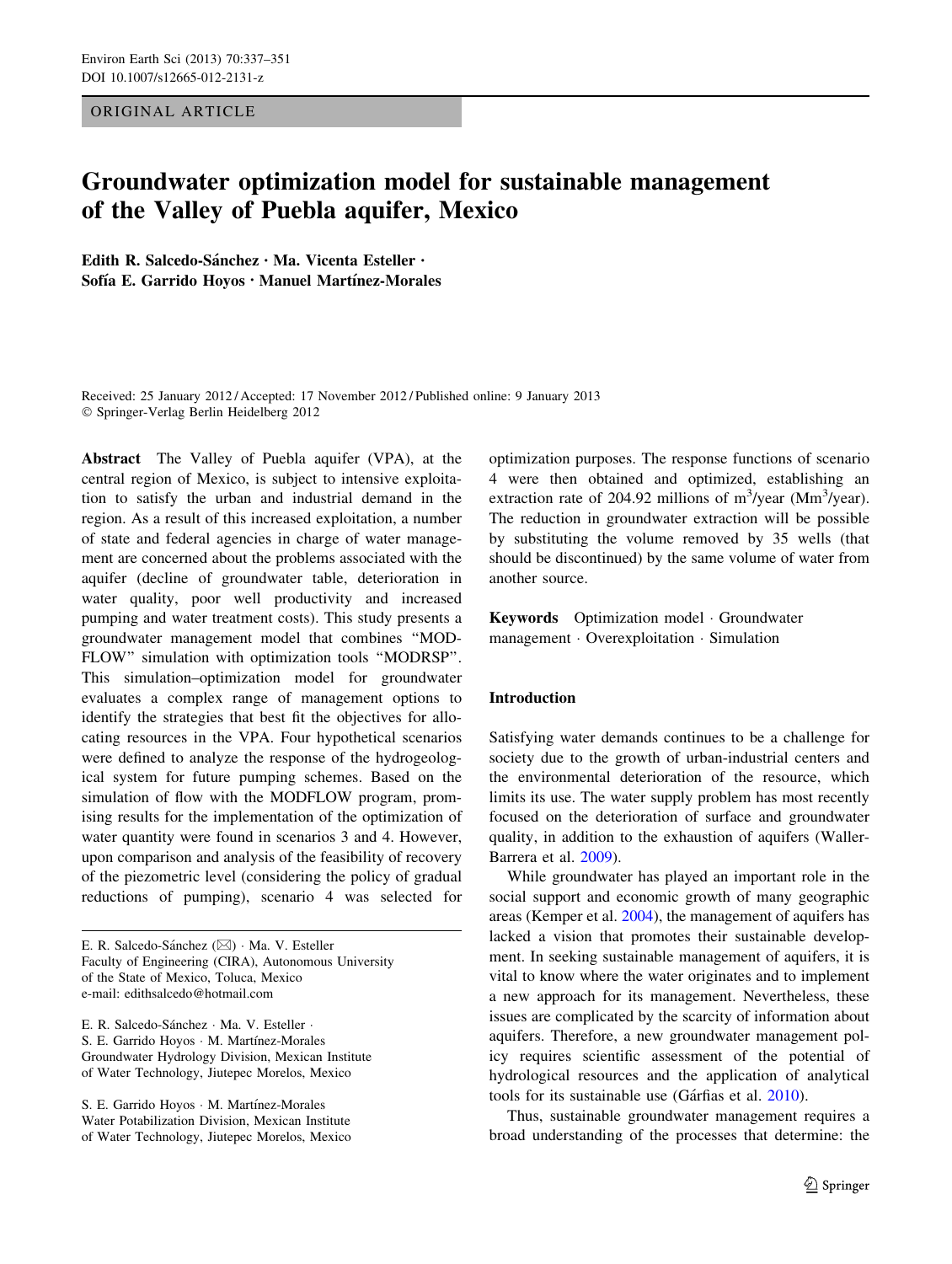quantity and quality of this resource, its interaction with the environment, the potential impacts of the use of these systems and the application of techniques that support decision-making (Waller-Barrera et al. [2009](#page-14-0)).

The application of this new management policy is one of the most urgent endeavors in Mexico to solve environmental problems. The case of the Valley of Puebla aquifer (VPA) system is presented as an example of this urgency. This is one of 100 overexploited aquifers in the country (CONAGUA [2004](#page-13-0)) and is located in one of the most highly populated and economically active zones in central Mexico. Groundwater is the main source of the potable water supply in the region, and because of the condition in which, it is found it has been the subject of several studies (Geotecnología [1997](#page-13-0); Flores-Márquez et al. [2006;](#page-13-0) Gárfias et al. [2010](#page-13-0)) that have made it possible to calculate a water deficit of approximately 22 Mm<sup>3</sup>/year (Flores-Márquez et al. [2006\)](#page-13-0).

Some of the most notable damaging effects that can be detected in this aquifer are: a drawdown in groundwater levels, cones of depression of about 80 m, reduction in well productivity and the deterioration of groundwater quality due to the migration of sulfurous water (geothermal water) from natural origins at greater depths (CONAGUA [2003](#page-13-0); Flores-Márquez et al. [2006;](#page-13-0) Gárfias et al. [2010\)](#page-13-0).

In addition, the overexploitation of the aquifer has changed the regional hydrology and groundwater flow patterns over the past 20 years (Geotecnología [1997](#page-13-0); Gárfias et al.  $2010$ ) and has caused an increase in the hydraulic gradients in some areas of the valley (Flores-Márquez et al. [2006\)](#page-13-0).

Most of the studies developed cited above have focused on the analysis of hydrogeological conditions and the evaluation of water availability in aquifers, rather than studies that implement techniques to support decision-making related to the sustainable management of aquifers.

Groundwater flow models developed using the MOD-FLOW platform are some of the techniques that support decision-making (Gorelick and Remson [1982;](#page-13-0) Gorelick [1983;](#page-13-0) Das and Bithin [2001](#page-13-0); McPhee and Yeh [2004\)](#page-13-0) since they can perform predictive simulations of cause and effect when correctly calibrated and applied in a specific area (McPhee and Yeh [2004\)](#page-13-0). This process normally involves comparing the results of a series of prediction scenarios with the results of a baseline model representing current conditions. Then, these base line conditions are projected toward expected future conditions in accordance with each case. These flow models have become useful tools which, in combination with optimization techniques, often provide excellent support for the development of management guidelines and decision-making (Zhou et al. [2003;](#page-14-0) McPhee and Yeh [2004\)](#page-13-0).

The primary purpose of optimization for this strategy to support management is to achieve a determined objective to the greatest degree possible given established constraints. This is due to the necessary management limitations and considerations as well as the physical behavior of the aquifer to ensure that the final solution does not alter the physical laws of the system. Since the flow model simulates the behavior and response of the system, it is possible to incorporate the results of this modeling into an optimization model. Once the optimization objective function is established, an appropriate method of obtaining the solution can be applied (Das and Bithin [2001](#page-13-0)).

One of the methods most frequently used to obtain this solution is called the response function (Maddock [1972](#page-13-0); Harou et al. [2009](#page-13-0)), which has been used to represent groundwater flow based on stationary or transitory regimens, pumping optimization, speed of groundwater flow and decline of groundwater levels (Heidari [1982;](#page-13-0) Elwell and Lall [1988;](#page-13-0) Nishikawa [1998](#page-14-0); Larson et al. [2001;](#page-13-0) Harou and Lund [2008](#page-13-0)).

Due to the complexity of solving the response function matrices, computational tools have been developed to perform this task. One of the most frequently applied tools is the MODRSP program developed by Maddock and Lacher ([1991\)](#page-13-0), which solves response functions using finite-difference discretization. MODRSP is a modular program in which the users only need to specify which type of response functions they want to calculate, without the need of making a numerous calculations (Maddock and Lacher [1991](#page-13-0)).

Response functions can be generated using multiple MODFLOW simulations or just one simulation in the MODRSP program. It is important to remember that if the application of a combined simulation model and response function is valid, it can become a very useful tool for water management (Maddock and Lacher [1991](#page-13-0)).

Considering what has been presented above and given the strategic importance of these resources in the region of Puebla, the objective of the work herein is to calculate the optimal sustainable extraction volume for the aquifer, using the combination of a groundwater flow model and optimization techniques.

#### Description of the study zone

The Valley of Puebla is located in the central part of the Trans-Mexican Volcanic Axis and extends from the east, from the capital city of the state of Puebla, to the Sierra Nevada. It is surrounded by three volcanoes—the Malin-che, Iztaccíhuatl and Popocatepetl—(Fig. [1\)](#page-2-0). The region is located between 18°54' and 19°30'N latitude and 98°00' and 98°40'W longitude and has an average altitude of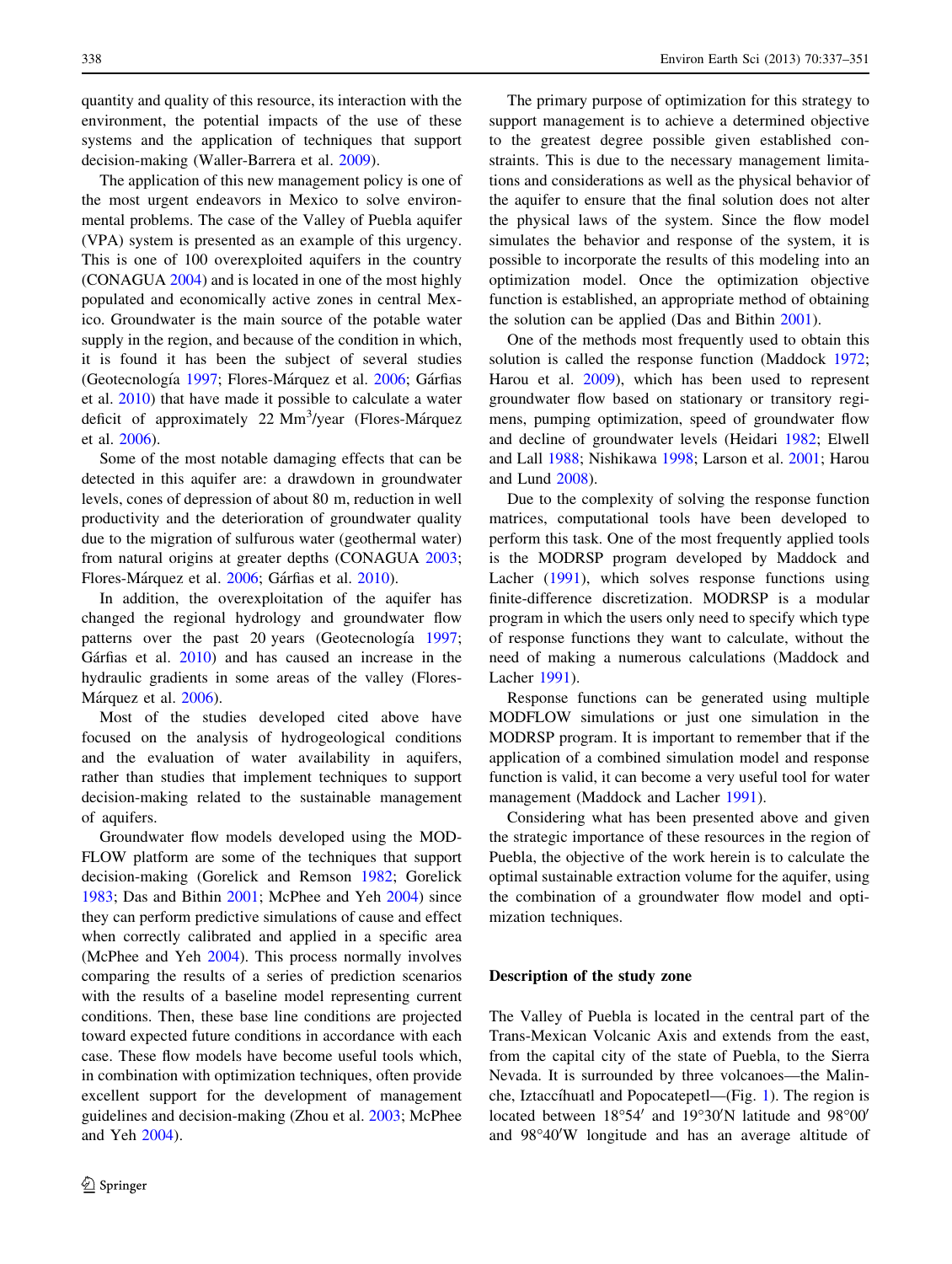<span id="page-2-0"></span>2,160 m above mean sea level (mamsl) (Fig. 1). The principal rivers that run through the Valley of Puebla are the Atoyac, Zahuapan and the Alseseca. It has a temperate climate with moderate precipitation during the summer. The annual mean temperature is 16.6  $\degree$ C, with a maximum of 21.3  $\degree$ C in May and a minimum of 10.8  $\degree$ C in February. Annual precipitation in the basin varies between 650 and 900 mm/year, with maximum of 1,000 mm/year in the basin's eastern and western volcanic zones (Flores-Márquez et al. [2006\)](#page-13-0).

## Hydrogeological setting

The area of the Puebla aquifer encompasses two states— Tlaxcala and Puebla—and covers a surface area of approximately  $4,060 \text{ km}^2$ , of which  $2,151 \text{ km}^2$  are in Puebla and  $1,909$  km<sup>2</sup> are in Tlaxcala. Three hydrogeological units can be distinguished in the VPA: upper, middle and lower (Flores-Márquez et al. [2006](#page-13-0)).

The upper unconfined aquifer is made up of granular sedimentary and fractured rock Quaternary formations, resulting from erosion and lava flows from the different volcanic cones in the Sierras. This unconfined aquifer, in general, has high hydraulic conductivity, with a thickness varying from few meters at the mountain front up to 200 m at the center of the valley. The groundwater of this aquifer is of very good quality, acceptable for human consumption. This upper aquifer overlies Pliocene lacustrine deposits of very low permeability, working as an aquitard between the

upper and middle aquifers (Fig. [2\)](#page-3-0). This upper aquifer receives its recharge from the surrounding volcanoes.

The middle aquifer (semiconfined) is made up of andesites, basalts, igneous tuff and conglomerates of the Balsas Group; fracturing reveals secondary porosity (Fig. [2\)](#page-3-0). This middle aquifer overlies an aquitard that is made up of folded limestones, marls and shales of the Mezcala Formation (Upper Cretaceous age). The lithology of the Mezcala Formation is practically impermeable; however, zones of high fracture produce hydraulic connection between the lower and upper aquifers. The recharge of this aquifer is subterranean, coming from the regional recharge areas represented by the Tarango Formation (Malinche and Sierra Nevada ranges). Groundwater flows into the VPA, where the sulfur concentrates, and a higher temperature—possibly related to volcanic activity is measured. The natural discharge is manifested by springs and an ascendant recharge through the aquitard. Induced discharges have been caused by some wells, most of which abandoned or closed off due to the poor water quality.

The lower confined aquifer, composed of Lower Cretaceous sea deposits of the Tecomasuchil and Atzompa Formations (both made of reef limestone) and the Tecocoyunca Group (sandstone, gypsum, shales), is found under these rocks. These geologic units were affected by dissolution and tectonic fracturing, resulting in secondary permeability (Fig. [2](#page-3-0)) (Flores-Márquez et al. [2006\)](#page-13-0). These rocks contain high concentrations of sulfate and sulfur constituents (Gárfias et al. [2010](#page-13-0)).

Fig. 1 Location map of study area of the Puebla Valley aquifer, showing principal features and the major volcanoes and mountain ranges. Also shown are the three observation pumping wells in the urban-industrial polygon zone of the state of Puebla (optimization area)

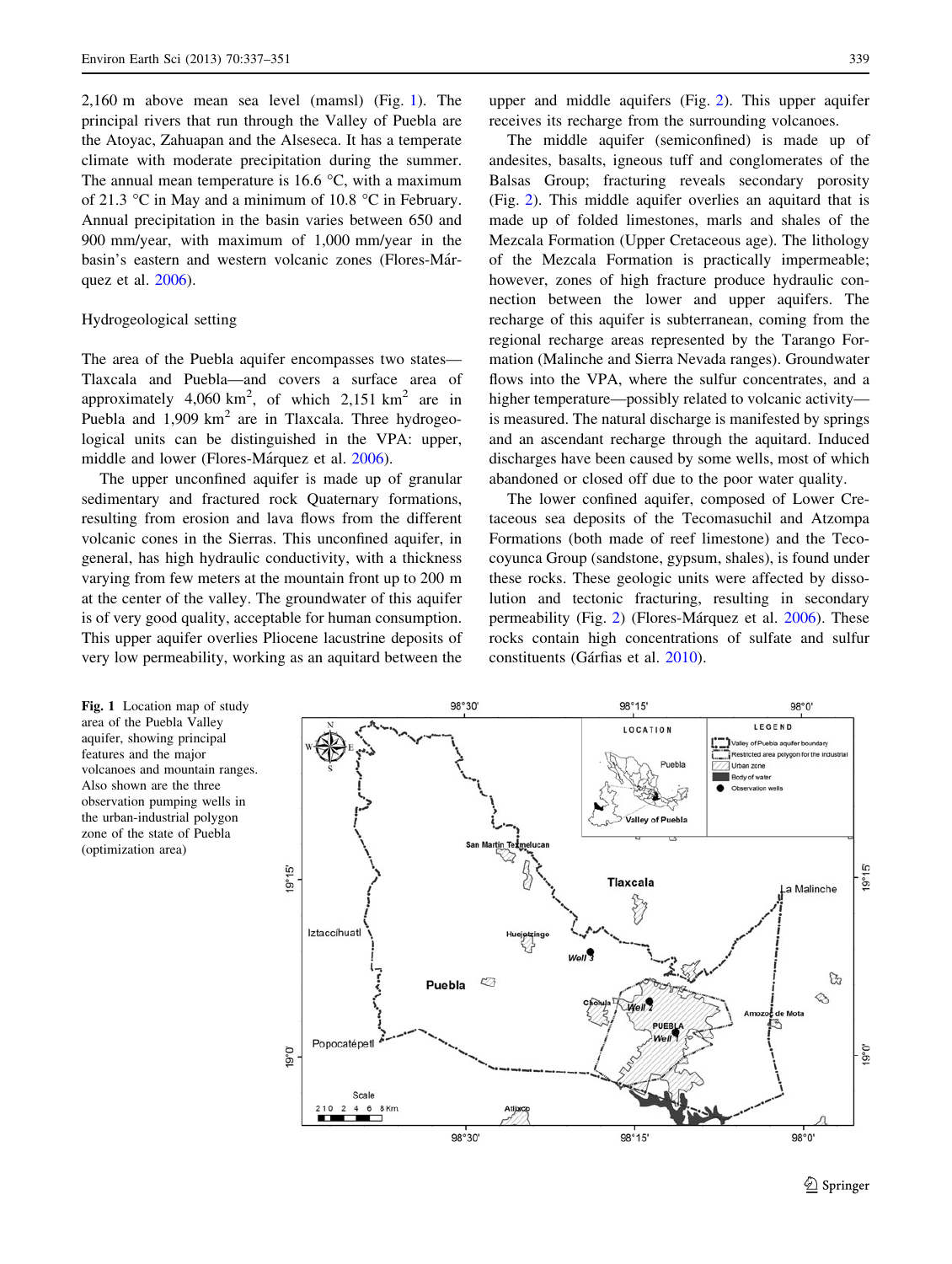<span id="page-3-0"></span>Fig. 2 Conceptual model of the Valley of Puebla aquifer included generalized geologic composition through the threedimensional model; it also indicates the three hydrogeological units: upper, middle and lower. The arrows indicate the groundwater flow



These materials, in turn, lie over an aquiclude made up of a folded marine formation from the Upper Cretaceous age, (Mezcala F.) which is characterized by impermeable marl, limestone and shale. Under this aquiclude can be found the Tecocoyunca group as well as marine formations from the Lower Cretaceous age such as Tecomasuchil and Atzompa. The former is affected by tectonic fracturing and the latter affected by dissolution holes, both exhibiting secondary permeability.

## Groundwater head elevation

The groundwater head distribution for the VPA indicates the existence of two recharge zones: (1) the recharge coming from the Iztaccíhuatl and Popocatépetl volcanoes on the Western side of the valley and (2) the recharge coming from the La Malinche Volcano on the Eastern side of the valley. The former originates a groundwater flow direction NW–SE, starting at the 2,400 mamsl elevation. The latter has a main component on the W–E direction, starting at about the 2,230 mamsl elevation (Fig. [6](#page-9-0)a).

The recharge coming from the Tlaxcala State, at the North of the study area, has a main direction of NE-SW, corresponding to the 2,300 mamsl elevation that matches the Zahuapan riverbed elevation. This groundwater flow joins the component from the Iztaccíhuatl and Popocatépetl volcanoes at Nativitas and Santa Isabel Tetlatlahuaca, where the elevation curve is about 2,190 mamsl. At Xoxtla and Ocotlán the flow takes a Western direction, and then the groundwater moves mainly towards the South, following the Atoyac river direction up the Valsequillo Dam at the very end of the basin.

## Methodology

The goal of groundwater management in the VPA is diminished groundwater withdrawal to equilibrate the total amount of recharge and preventing the geothermal (sulfurous) water intrusion.

## Groundwater modeling

Mathematical simulation models are some of the most important tools that exist to understand the quantitative behavior of groundwater flow. Because of this, they enable the comprehensive evaluation of an unlimited number of parameters and/or variables interacting in an aquifer system and can thus provide an overview of its functioning.

A groundwater flow model that considers the conceptual model of the VPA in three dimensions was developed. Such a model considers that geological material is as a "representative volume"; which is described by the macroscopic Darcy's law. Considering the above, the groundwater flow is assumed valid for a rigid saturated, heterogeneous and anisotropic medium described by the differential partial equation, complemented by initial and boundary conditions (McDonald and Harbaugh [1988](#page-13-0)):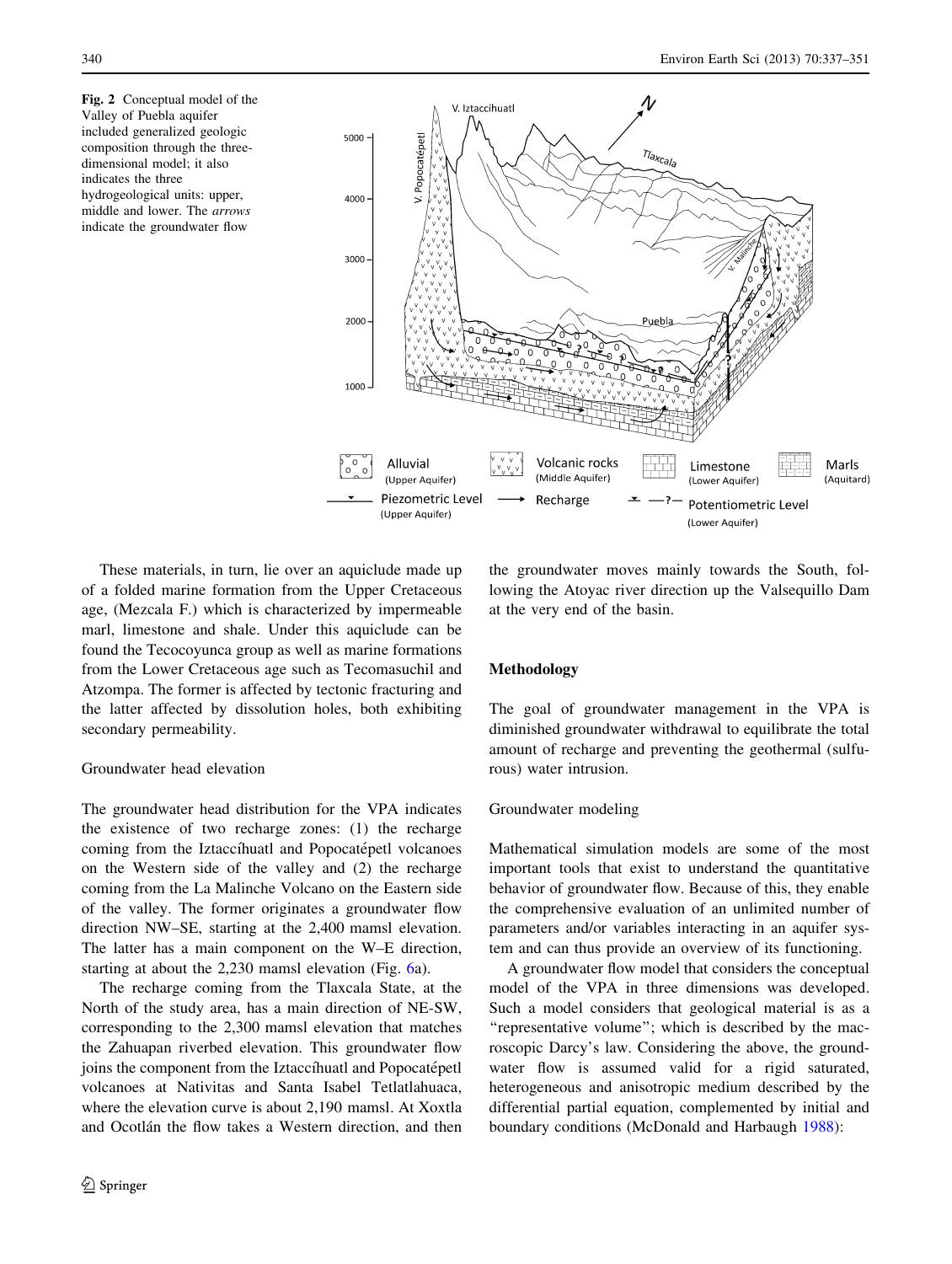$$
\frac{\partial}{\partial x}\left(K_{xx}\frac{\partial h}{\partial x}\right) + \frac{\partial}{\partial z}\left(K_{yy}\frac{\partial h}{\partial y}\right) + \frac{\partial}{\partial z}\left(K_{zz}\frac{\partial h}{\partial z}\right) = S_s\frac{\partial h}{\partial t} - W^*
$$
\n(1)

where  $x$ ,  $y$ ,  $z$  are cartesian coordinates along the hydraulic conductivity components [L],  $K_{xx}$ ,  $K_{yy}$ ,  $K_{zz}$  are the principal components of the hydraulic conductivity tensor  $[LT^{-1}]$ , h is the hydraulic head [L],  $W^*$  is the volumetric flow per unit volume, representing sink and sources of water  $[T^{-1}]$ ,  $S_s$  is the storage coefficient of the porous media  $[L^{-1}]$  and  $t$  is the Time [T].

The above equation should satisfy the initial and boundary conditions given by

$$
h(xi, 0) = ho(xi)
$$
  

$$
h(xi, t) | \Gamma1 = ho(xi, t)
$$
  
Vi ni | 
$$
\Gamma2 = -Vn(xi, t)
$$

where ho is the initial hydraulic head,  $h$  is the prescribed hydraulic head Dirichlet  $\Gamma$ 1, N is the (n1, n2, n3) unit vector normal to a Neumann  $\Gamma$ 2 boundary and Vn is the prescribed lateral flow per unit area of boundary  $\Gamma$ . If  $Vn$  is positive, flow enters the domain; if Vn is negative flows exits the domain.

The conceptual model for the groundwater systems in the VPA (Fig. [2\)](#page-3-0) was transferred to a mathematical model using the VISUAL MODFLOW platform, version 4.0.; which solves the partial differential equations by finite difference methods, Table 1 shows the characteristics of this model.

## Calibration process

The calibration process consists on adjusting the hydraulic parameters to the observed hydraulic heads with those calculated by the model. This process is repeated until a good fit of the heads is achieved. The fit of the heads was

analyzed by the Mean Absolute Error (MAE) and the Root Mean Squared Errors (RMSE) (Anderson and Woessner [1992](#page-13-0)).

The MAE is given by the equation

$$
MAE = \frac{1}{n} \sum_{i=1}^{n} |(ho - hi)|,
$$
 (2)

where MAE is the mean absolute error,  $n$  is the number of observation, hoi is the modeled hydraulic head and hi is the measured hydraulic head.

The RMSE algorithm is given by

$$
RMSE = \sqrt{\frac{1}{n} \sum_{i=1}^{n} \left[ (\text{hoi} - \text{hi}) \right]^2},
$$
\n(3)

where RMSE is the root mean square errors,  $n$  is the number of observations, hoi is the modeled hydraulic head, hi is the measured hydraulic head.

#### The response functions

Response functions describe the response of an aquifer system to a unit stress (e.g., pumpage). The formulation presented here follows the work of Maddock and Lacher [\(1991](#page-13-0)). Drawdown response functions describe the drawdown at a particular location and time due to a unit pumping stress at another location and time. If  $q(\hat{x}t)$  is the instantaneous discharge from a well at location  $\hat{x}$  in the *lth* aquifer at time t, and  $N_{wl}$  is the number of pumping wells in the lth aquifer, then the drawdown in the mth aquifer at point  $\hat{x}$  at time t is given by the following equation:

$$
S_m(\hat{x}, t) = \sum_{l=1}^{M} \sum_{j=1}^{N_{wl}} \int_{0}^{t} G_m(\hat{x}\hat{x}, t - \tau) q(\hat{x}_{l_j} \tau)
$$
(4)

For all  $\hat{x} \in D_m$ , where *M* is the number of aquifer layers,  $D_m$  is the domain of the mth aquifer layer and

| Simulated surface                                                                                     | $9,600 \text{ km}^2$ (Puebla and Tlaxcala)                                                     |  |  |  |  |
|-------------------------------------------------------------------------------------------------------|------------------------------------------------------------------------------------------------|--|--|--|--|
| Length                                                                                                | 80 km                                                                                          |  |  |  |  |
| Width                                                                                                 | 120 km                                                                                         |  |  |  |  |
| Spatial discretization                                                                                | Finite differences grid on a geological map, scale 1:50,000                                    |  |  |  |  |
| Rows                                                                                                  | 120                                                                                            |  |  |  |  |
| Columns                                                                                               | 80                                                                                             |  |  |  |  |
| Vertical discretization                                                                               | 3 Units (variable thickness)                                                                   |  |  |  |  |
| Boundary conditions                                                                                   | Constant flow (Newmann boundary)                                                               |  |  |  |  |
| Initial conditions                                                                                    | Hydraulic head configuration for the year 1979 (for the calibrated model)                      |  |  |  |  |
|                                                                                                       | Hydraulic head configuration for the year 2010 (for the parametric scenarios)                  |  |  |  |  |
| $K_1$ 4 × 10 <sup>-5</sup> -1 × 10 <sup>-7</sup> m/s $S_1$ 0.15 upper aquifer<br>Hydraulic properties |                                                                                                |  |  |  |  |
|                                                                                                       | $K_2$ 6 × 10 <sup>-6</sup> -5 × 10 <sup>-6</sup> m/s $S_2$ 1 × 10 <sup>-5</sup> middle aquifer |  |  |  |  |
|                                                                                                       | $K_3$ 2 × 10 <sup>-6</sup> -7 × 10 <sup>-6</sup> m/s $S_3$ 1 × 10 <sup>-5</sup> lower aquifer  |  |  |  |  |

Table 1 Characteristics of the flow model for the Valley of Puebla aquifer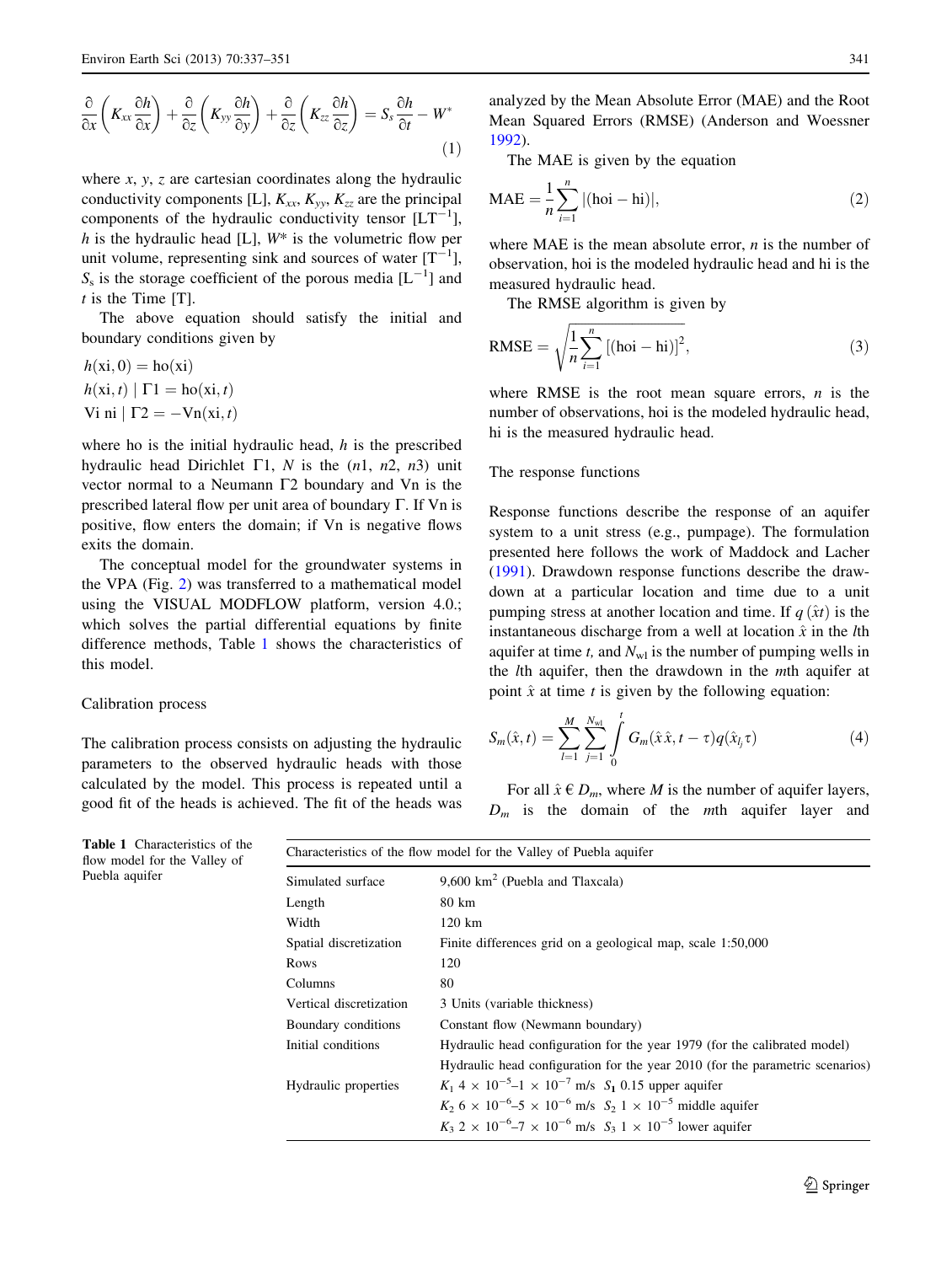<span id="page-5-0"></span> $G_m(\hat{x}\hat{x}_{l_j}, t - \tau)$ ,  $m = 1,...,M$  are the instantaneous drawdown response functions.

Consider a design horizon consisting of Ne consecutive stress periods. If the  $q_l(\hat{x}_{l_j}\tau)d\tau$  is the pumpage in well j at location  $\hat{x}$  in layer l at time t, and this pumpage varies from stress period to stress period but is constant within a stress period (pulse pumping), then the drawdown at the kth observation point in the mth aquifer layer at the end of the nth stress period, written as  $s(m, k, n)$ , is given by the equation

$$
s(m,k,n) = \sum_{l=1}^{M} \sum_{j=1}^{N_{\rm wd}} \sum_{i=1}^{n} \beta_{\rm d}(m,k,l,j,n-i) q(l,j,i) \tag{5}
$$

for  $k = 1, ..., N_{o_m}$ ;  $n = 1, ..., N_{ei}$ ; and  $m = 1, ..., M$ , where  $N_{O_m}$  is the number of observation points for the *mth* aquifer,  $q$   $(l, j, i) = q$   $(\hat{x}, l, j)$  for the jth pumping point in the *l*th aquifer,  $j_i$  is the duration of the *i*th stress period and

$$
\beta_{d}(m, k, l, j, n-1) = \int_{n_i}^{n_i} G_m(\hat{x}_k, \hat{x}_{l_j}, n_n - \tau) dt.
$$
 (6)

The  $\beta_d$  are the drawdown response functions and are constants independent of the quantity of pumping and drawdown (within limits of linearity). They are functions of the form of partial differential equation, the boundary conditions, the initial conditions, the model parameters and the geometry or location of the pumping. Each  $\beta_d$ describes the drawdown at a given location and time in response to unit pumping at another location and time  $(i < n)$ .

The above equations are solved by the MODRSP program in a multilayer aquifer system. The response functions are obtained according to the external stresses of the system under study for a specific case.

### Planning and scenario development

The proposed simulation of different parametric scenarios allows for varying extractions from the PVA. These scenarios represent probable conditions and illustrate the properties of the aquifer, which contributes to envisioning different operational policies and system behaviors. Four hypothetical scenarios were proposed in the study herein, for 2015, 2020 and 2025. The water levels of 2010 are used as initial values.

- Scenario 1: Continue the current extraction trend to meet supply (inertial)
- Scenario 2: Eliminate extractions from the city of Puebla polygon
- Scenario 3: Reduce VPA extractions and nullify extractions in the city polygon.

Scenario 4: Gradually reduce the extraction of groundwater in the restricted area polygon for Puebla's urbanindustrial zone without exceeding a safe yield of 339 Mm<sup>3</sup>/year (CONAGUA [2004](#page-13-0)).

Each scenario is developed according to the problem in the zone. Scenario 1—inertial trend—represents no management policy, and extraction is based only on the population's demand for water. Scenarios 2 and 3 are based on the problem being located primarily in the urban zone of the city of Puebla, since extraction from the aquifer is concentrated in that region. In scenario 3 the extraction volume is reduced by 30 %, which corresponds to the amount of treated wastewater in the study zone, representing a viable reutilization alternative for the various uses required. Scenario 4 considers the urban-industrial zone's restricted area polygon—as defined by management authorities—to be a critical extraction zone due to the existing problem (decline of the levels of groundwater, reduction in well productivity and deterioration of water quality in the exploited aquifer due to the migration of sulfurous water).

Calculation of extraction volumes

Extraction volumes were estimated based on the review of information reported by different authors over different years, from 1973 to 2010, as presented in the Fig. [3](#page-6-0) (Ag-rogeología 1973; Lesser and Asociados [1982;](#page-13-0) CONAGUA [2000](#page-13-0), [2010;](#page-13-0) Geotecnología [1997;](#page-13-0) CONAGUA-IMTA [2007](#page-13-0)). Figure [3](#page-6-0) clearly shows the evolution of extraction from 1979 to 2010.

The reported volumes were used to obtain an equation representing the trend of hydrogeologic unit extraction (inertial tendency), which in this case is represented by a linear equation:  $Y = 12.815X - 25184$  with a  $R^2 = 0.96$ . The tendency was also associated with the expected growth of the population at the study area.

Formulating the management model

The water pumping rate in all the cells is defined as decision variables and expressed as  $O(i)$ ,  $i = 1, 2,...,n$ , where n is the total number of cells to be optimized. Therefore, the objective function of the management model—which represents the maximization of the sum of the rate of groundwater pumping—can be expressed as a linear function:

$$
\text{Max } Z = \sum_{i=1}^{n} Q(i),\tag{7}
$$

where  $Q(i)$  is the groundwater extraction volume for each cell  $i$ , and  $n$  is the number of cells. The objective function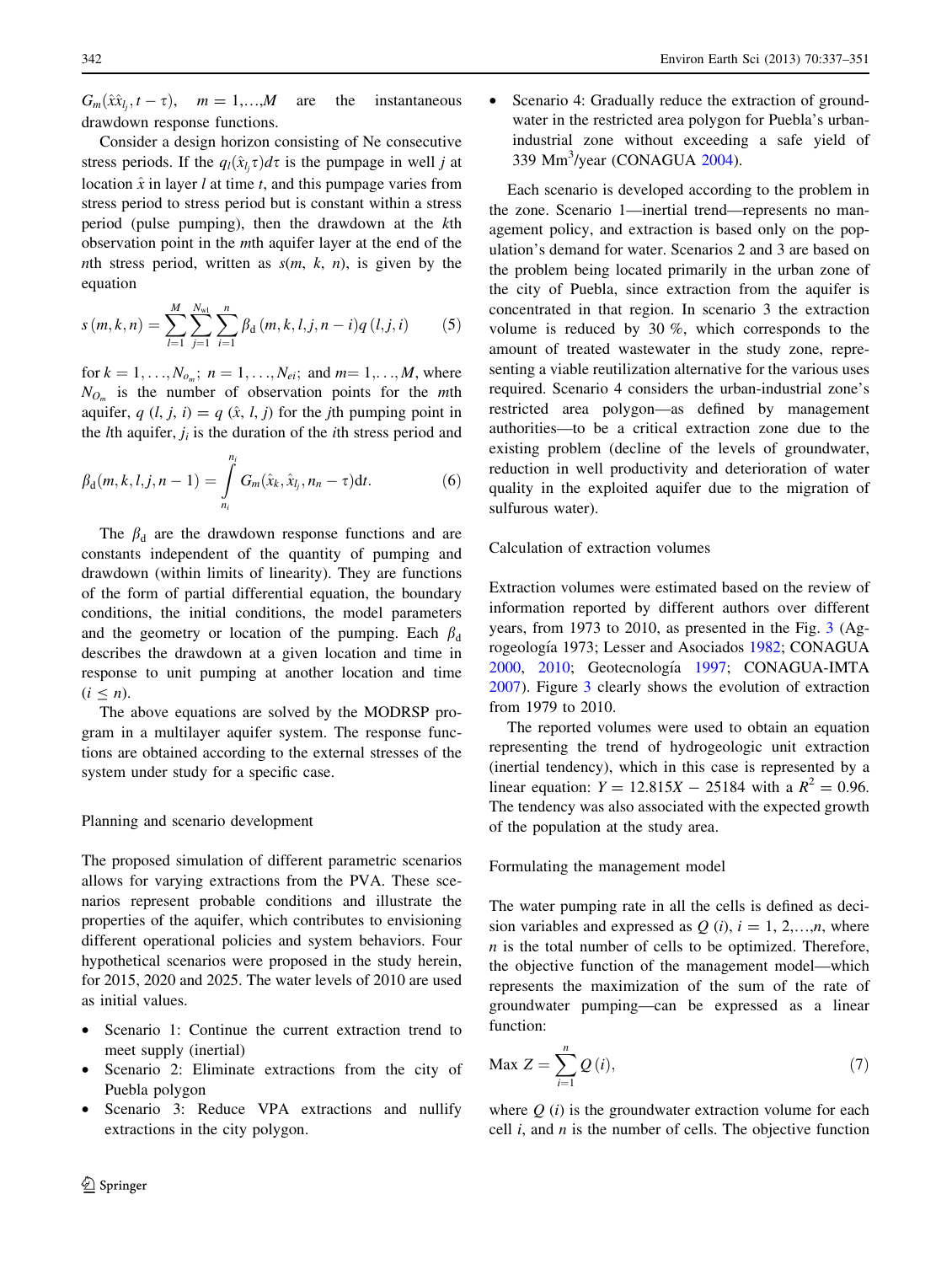<span id="page-6-0"></span>

| 1979 | 136.657 | Lesser and Asociados (1982) |
|------|---------|-----------------------------|
| 1996 | 292.025 | Geotecnología (1997)        |
| 2001 | 432.770 | CONAGUA (2000)              |
| 2007 | 503.142 | CONAGUA-IMTA (2007)         |
| 2010 | 503.313 | CONAGUA (2010)              |

Fig. 3 Groundwater extraction from 1979 to 2030. This graph shows the volumes extracted at Valley Puebla hydrogeological system, for estimating the trend function of inertial extraction rate

is subject to a set of constraints that may include pumping rate reductions or limitations (Zhou et al. [2003](#page-14-0)). For this case in particular, the following are considered constraints:

Maximum drawdown of 60 m (based on 9 control points randomly selected from the results of the flow model run), corresponding to the maximum allowable depth required to avoid the intrusion of sulfurous water.

$$
\sum_{i=1}^{n} \beta(i,j) Q(i) \leq s_m(j), \quad j = 1, 2, ..., m
$$
 (8)

where  $s_m(i)$  is the maximum allowable drawdown level at point  $j$  (in this case, 60 m) at the end of the management period i,  $\beta(i, j)$  is the drawdown resulting from pumping at point  $j$  (obtained from the MODRSP response function) for each optimization cell  $i$  and  $m$  is the number of points, in this case, 9).

Constraints for pumping rate in the optimization cell  $i$ (in this case  $10 \text{ Mm}^3/\text{year}$ ) can be expressed as

$$
Q(i) \le Q_i(i) \tag{9}
$$

where  $Q_i(i)$  is the maximum pumping rate specified for each cell.

An optimal extraction volume that does not exceed 339 Mm<sup>3</sup>/year (safe yield) for the aquifer area located in the state of Puebla, indicating that the result will be considered valid when the result of the solution of the sum of extractions is less than 339 Mm<sup>3</sup>/year:

$$
\sum_{i=1}^{n} Q(i) < Q_T,\tag{10}
$$

where  $Q_T$  is the sum of all the extractions,  $Q(i)$  for each cell  $i$  that contains  $x$  number of wells, not to exceed  $Q_T$  to be valid.

Once the maximization problem is set up (objective and constraint functions), it is then solved using an optimization method. The speed at which it is solved depends on the number of cells and wells; in this case, the LINDO (Linear Interactive Discrete Optimization) program was used for the optimization of linear equations (Lindo Systems Inc [2011](#page-13-0)).

#### Results and discussion

#### Hydrogeologic simulation

After the scenarios were determined and extraction volumes simulated, a file of wells was created according to the current extraction information from 2,315 wells located in the aquifer zone and inventoried by the REPDA (Public Registry of Water Rights) (CONAGUA [2010\)](#page-13-0). The volume was then weighted for each well to obtain the total extraction for each scenario (Table 2). It is important to clarify that while total extraction in the aquifer zone takes into account the two states where the aquifer is located (Puebla and Tlaxcala), the management policy that was analyzed focuses on the area located in the former (Fig. [4](#page-7-0)).

The initial conditions correspond to those of the year 2010 of the calibrated model. The components of the water balance were considered according to those values reported by CONAGUA-IMTA [\(2007](#page-13-0)) in the Table [3](#page-7-0). The recharge (total inflow) was assumed constant over time since no other source of recharge is available for the study area.

The results of the scenarios provided by MODFLOW were evaluated and compared using three observation wells within the study zone to identify which scenario defines the best conditions for the aquifer based on recovery of the groundwater level.

Table 2 Extraction volumes to be simulated for each scenario

| Scenarios  | Simulation volumes (Mm <sup>3</sup> /year) |         |         |         |  |  |  |  |
|------------|--------------------------------------------|---------|---------|---------|--|--|--|--|
|            | 2010                                       | 2015    | 2020    | 2025    |  |  |  |  |
| Scenario 1 | 503.313                                    | 592.707 | 624.695 | 707.862 |  |  |  |  |
| Scenario 2 |                                            | 573.741 | 604.705 | 685.211 |  |  |  |  |
| Scenario 3 |                                            | 479.613 | 505.497 | 572.795 |  |  |  |  |
| Scenario 4 |                                            | 536.597 | 535.630 | 534.663 |  |  |  |  |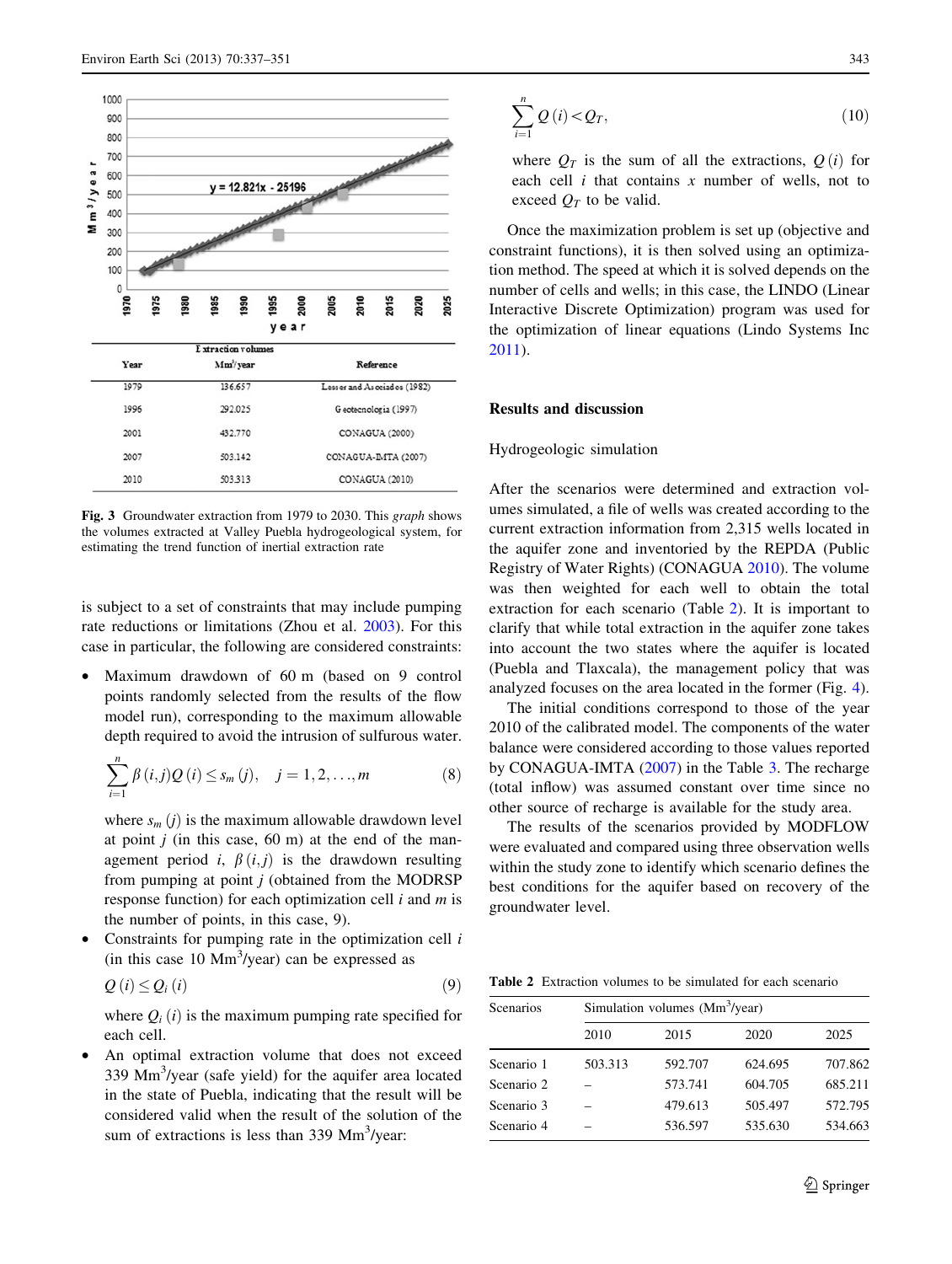<span id="page-7-0"></span>

Fig. 4 Flow model grid for simulation MODFLOW represents the entire area of Tlaxcala and Puebla states

In the Fig. 5 the calibration curve for the year 1997 is presented. The RMSE obtained was 7.65 m and the MAE of 3.69 m. This figure shows that the system is well represented by the model. Thus, the calibrated model was used as the initial conditions for the management scenarios described in the next section.

After determining which scenario provides the greatest recovery of aquifer's groundwater level, the response function was defined and the MODRSP model was applied, making necessary an adjustment to the MODFLOW input files. The files requiring modification are those that include



Fig. 5 Model calibration curve shows the fit of the calculated and observed hydraulic heads at 29 piezometers for 1997

the BAS (Basic) extensions, where the basic characteristics of the model are defined as the number of columns, rows, simulation layer types, etc.; Block-Centered Flow (BCF), which defines the hydraulic characteristics of the cells, and; WELL, which specifies cells that contain wells and pumping rates.

The next step groups the wells contained in each MODFLOW cell in the aquifer zone requiring optimization. This process is needed since both the MODFLOW and the MODRSP models solve the flow equation for each cell regardless of the number of wells contained in each one. For the PVA, the cells to be optimized were defined within the urban–industrial polygon zone. Forty cells were identified, representing 96 % of the extraction volume of the aquifer. The restricted area polygon is the zone in the aquifer in which optimization was performed.

Table 3 Components of the groundwater balance (units in Mm<sup>3</sup>/year) (Source of data: CONAGUA-IMTA [2007](#page-13-0))

| Aquifer                       | Inflow |        |       |       | Outflow |      |       | Change of storage |       |            |
|-------------------------------|--------|--------|-------|-------|---------|------|-------|-------------------|-------|------------|
|                               | Ih     | 1v     | Ir.   | Total | Evpt    | Spr  | Db    | Dn base           | Total | $\Delta S$ |
| Alto Atoyac, Tlaxcala State   | 83.1   | 108.09 | 8.71  | 199.9 | 64.0    | 10.4 | 130.7 |                   | 205.1 | $-5.2$     |
| Valle de Puebla, Puebla State | 179.4  | 135.2  | 25.0  | 339.6 | 42.0    | 34.0 | 282.5 | 14.8              | 373.3 | $-33.7$    |
| Total                         | 237.5  | 243.29 | 33.71 | 539.5 | 106.0   | 44.4 | 413.2 | 14.8              | 578.4 | $-38.9$    |

Ih horizontal inflows, Iv vertical infiltration, Ir return flows, Sh horizontal outflows, Evpt evapotranspiration, Spr springs, Dnbase base flow, Db extraction by deep wells,  $\Delta S$  change in storage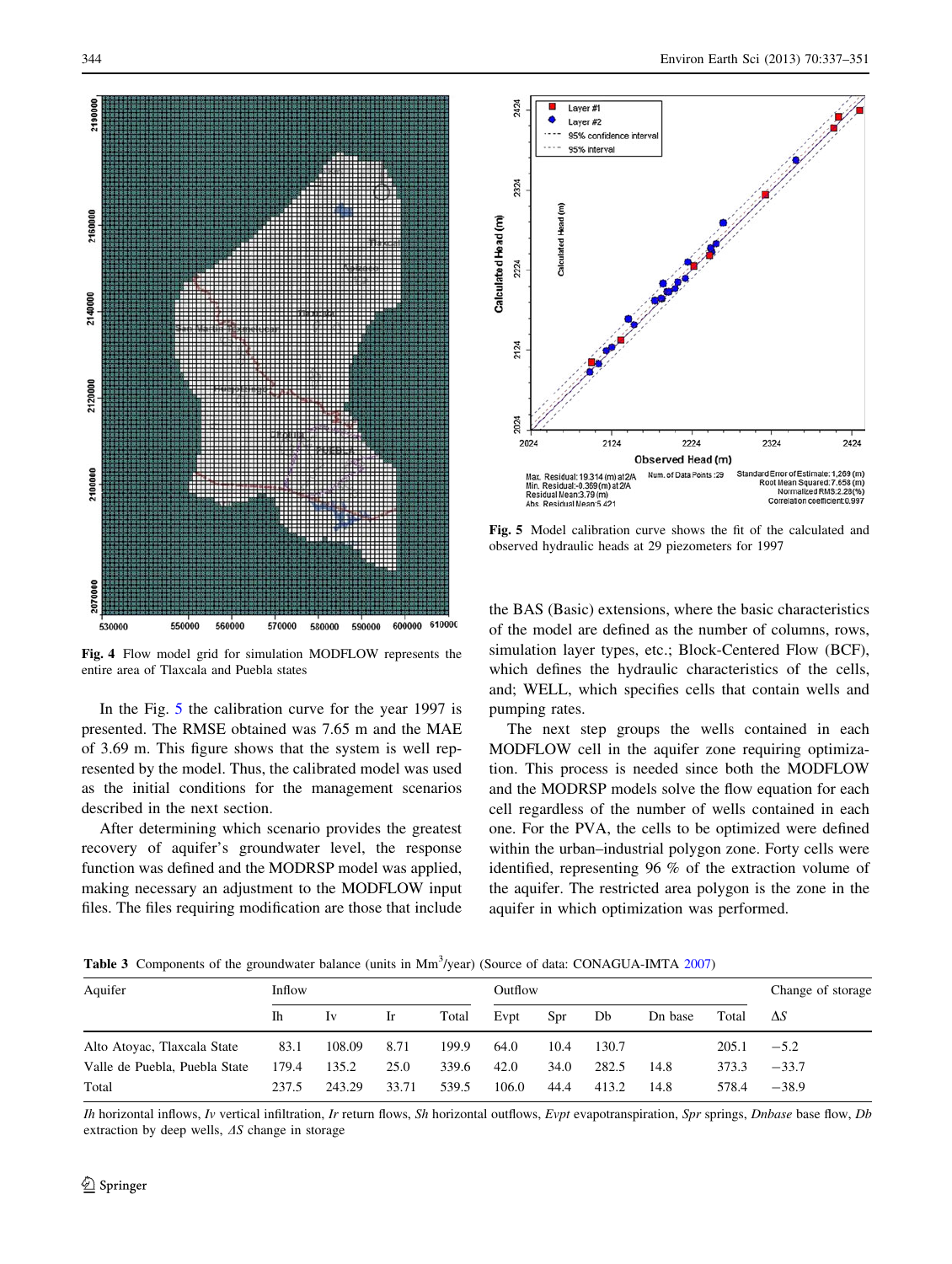The MODRSP program was then run in DOS environment. The run was performed sequentially, feeding the program with each of the model's input files. The program is executed automatically, depending on the number of wells included. For example, for the case of 40 cells with 63 wells, the program is solved 40 times, showing the influence the cells have on each of the wells and thereby obtaining the response function for each well in the system.

The MODRSP output files identify those files corresponding to the response functions (RF extension) in ASCII format; these files are generated for each of the stresses (pumping) selected in the optimization problem. For the VPA, the well option was selected (corresponding to each cell with a different number of wells), with response functions corresponding to each of the cells, indicated in the zone to be optimized.

Once the response functions are obtained, the pumping maximization (extraction) problem is proposed and the optimization constraints are established. For example, maximum supply in the zone or structural pumping limits the groundwater level or the amount of water with poor quality. Other restrictions can be established by reviewing the well extraction volume determined for each cell, which could be a significant constraint in optimization problems.

#### Simulation of scenarios

Scenario 1 In this scenario, the inertial trend of the extraction in the aquifer zone was analyzed, taking into account the wells in the state of Puebla and Tlaxcala. Figure [6](#page-9-0) shows the results of the simulations from 2010 to 2025, with 2010 as the initial year for the simulation (Fig. [6](#page-9-0)a).

In Fig. [6b](#page-9-0), the drawdown in VPA can be seen in localized zones: (1) in San Martín Texmelucan where a large number of wells are located, (2) in the urban area of the city of Puebla and (3) in the surrounding area of San Andrés Cholula and Necatitlán. In the zone located in the state of Tlaxcala, a drawdown is seen in the urban area of the city of Tlaxcala and the municipality of Apizaco.

Scenario 2 In this scenario, the inertial extraction trend was considered and the extraction by wells located in the city of Puebla was nullified. The results can be seen in Fig. [6](#page-9-0)c. The drawdown trend is very similar to Scenario 1. In the zone representing the state of Tlaxcala, a drawdown is observed in Apizaco and in the cities of Tlaxcala, Papalotla and San Isidro.

Scenario 3 In this scenario, in addition to nullifying extraction in the city of Puebla, the extraction in the rest of the VPA is reduced by 30 %, keeping the inertial extraction in the state of Tlaxcala. The maximum drawdown during the period is observed in the municipalities of Puebla State (San Martín Texmelucan, Nativitas, Tlaltenango, San Salvador el Verde, Puebla, San Pedro and San Andrés Cholula). In the state of Tlaxcala (Fig. [6d](#page-9-0)), drawdown is observed in Apizaco and the cities of Tlaxcala, Papalotla and San Isidro.

Scenario 4 This scenario is based on the gradual reduction of water extraction in the urban-industrial polygon zone of the state of Puebla which has as its main constraint the safe yield of the aquifer  $(339 \text{ Mm}^3/\text{year})$  and is considered to be one of the zones with the greatest amount of contamination and pumping. The drawdown is distributed in the municipalities of San Martín Texmelucan, Nativitas, Puebla, San Pedro and San Andrés Cholula. In the state of Tlaxcala, drawdown is observed in the zones of Apizaco and the city of Tlaxcala (Fig. [6](#page-9-0)e).

To compare the results of the scenarios, the drawdown in the three observation wells (Fig. [7](#page-10-0)) was mapped and the groundwater level evolution was evaluated for each scenario. In scenario 1, the accumulated drawdown for the period 2010–2025 for the observation wells is 10.99 m for well 1, 13.15 m for well 2 and 10.42 for well 3. The accumulated drawdown in scenario 2 is 8.45 m, 12.58 and 9.36 m for observation wells 1, 2 and 3, respectively. For scenario 3, the accumulated drawdown is 0.35, 3.87 and 7.08 in observation wells 1, 2 and 3, respectively (Table [4](#page-10-0); Fig. [7](#page-10-0)).

Contrasting the scenarios described above with Scenario 4, the drawdown is distributed in the same zones and is greater in the region of the urban areas in the states of Puebla and Tlaxcala. This scenario shows a recovery in the observation wells, although a drawdown continues to be observed. For example, from 2010 to 2025, there is a reduction and, therefore, a recovery in the groundwater level in well 1 of 1.90 m, in well 2, of 0.47 m and in well 3 of 2.07 m (Table [4](#page-10-0); Fig. [7](#page-10-0)).

Based on the above quantitative information, scenario 4 was selected for optimization, since the feasibility of the application of a management policy with gradual reductions in extraction volumes.

In order to determine the response functions, it was necessary to group the wells in the cells based on the results obtained with MODFLOW for scenario 4 (gradual decrease in extraction in the restricted area polygon for the industrial-urban zone). As mentioned in the methodology section, the optimization was performed in the restricted area polygon because that area has the greatest volume of water extraction. This approach of reducing the number of wells in the input file (results of the run of scenario 4) allowed the simplification of the set of equations (matrix) to be solved by MODRSP. Based on the total number of cells included in the flow model, 63 wells were selected, which were represented in 40 cells located within the restricted area polygon. These represent 96 % of the total extraction from the aquifer when discretizing based on extraction from each one.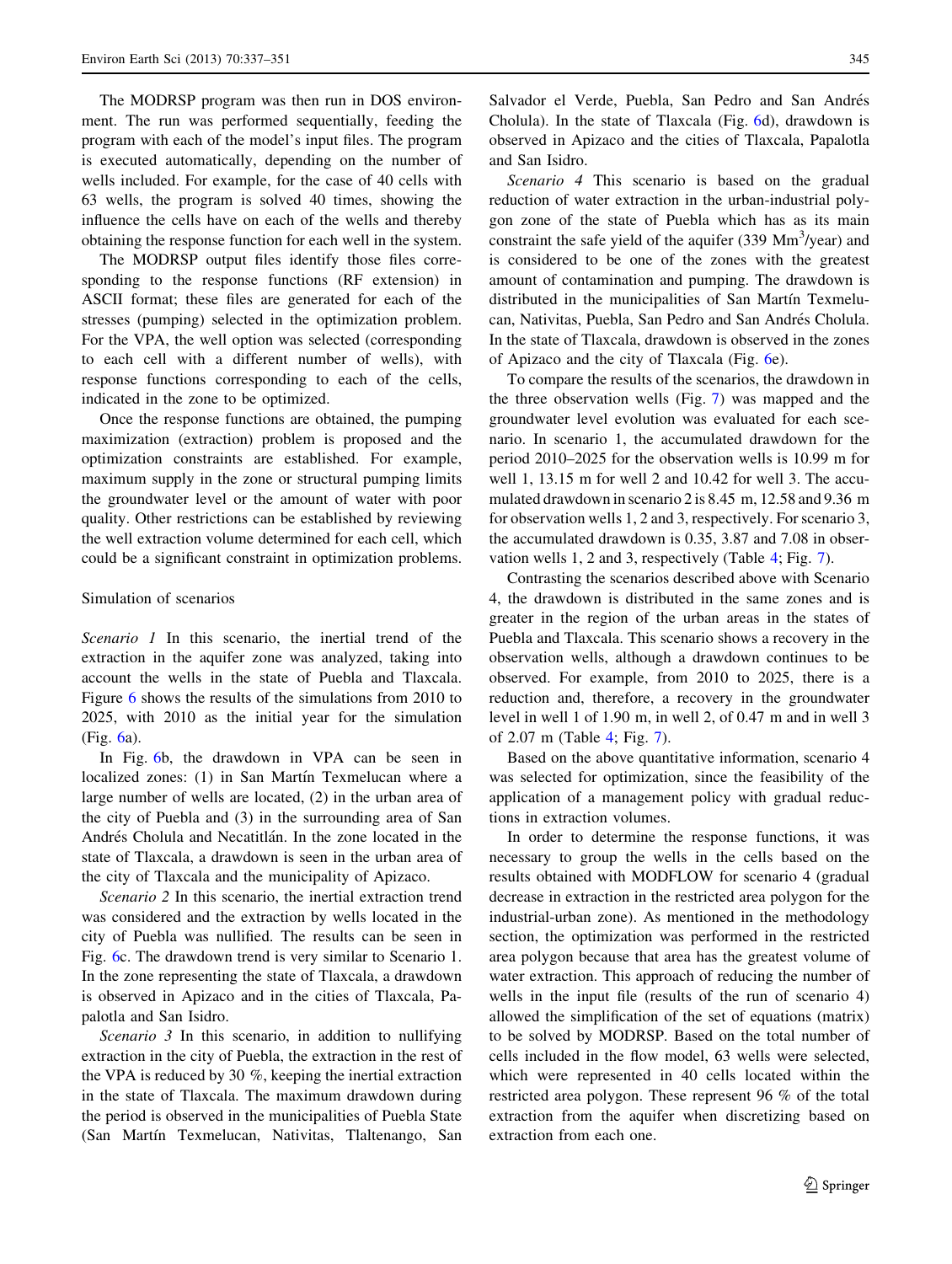<span id="page-9-0"></span>Fig. 6 Water table elevation (maslm) and drawdown (m) isopleths for the years 2010 and 2025. a Potentiometric groundwater level at initial year 2010. b Drawdown isopleths of scenario 1. c Drawdown isopleths of scenario 2. d Drawdown isopleths of scenario 3. e Drawdown isopleths of scenario 4

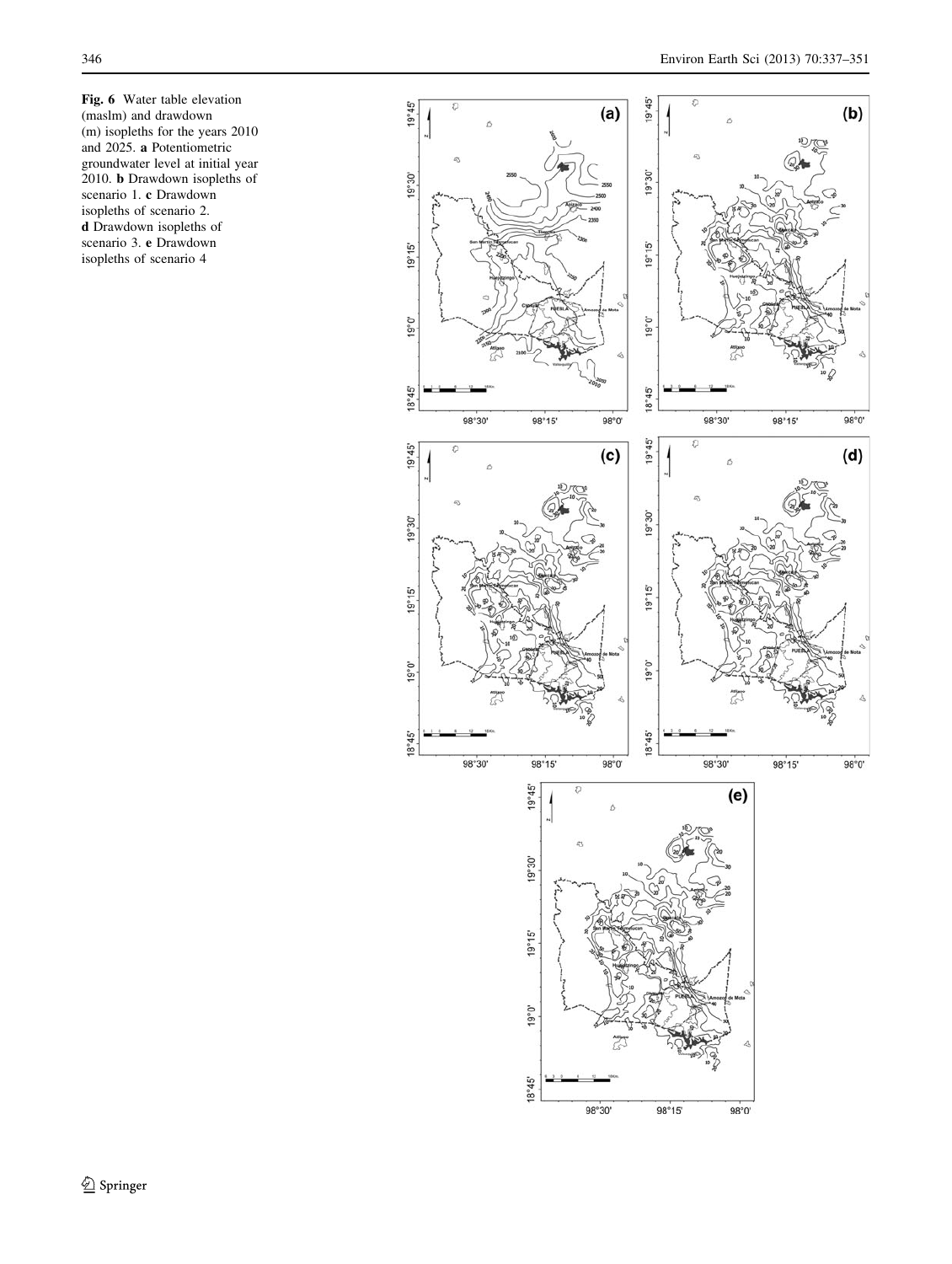<span id="page-10-0"></span>



The MODRSP program was then run, the results of which are presented in Table [5](#page-11-0). Once the response functions were obtained, the pumping (extraction) maximization problem for the wells was determined with the 9 points representative of the upper aquifer and a maximum extraction of 10 Mm<sup>3</sup>/year per cell. With the maximization problem determined (objective and constraint functions) and based on Eq. [\(7](#page-5-0)):

$$
\text{Max } Z = \sum_{i=1}^{40} Q(i).
$$

As constraints, the drawdown cannot be greater than 60 m at the 9 points indicated; the extraction in each cell cannot be greater than 10 Mm<sup>3</sup>/year ( $Q_1$  to  $Q_{40} \le 10$ ) and  $Q_T$  must be less than 339 Mm<sup>3</sup>/year. Given Eqs. [8](#page-6-0), [9](#page-6-0) and [10](#page-6-0), then

Table 4 Accumulated drawdown (m) presented in the observation wells for each scenario

| Well | Accumulated drawdown (m) |            |            |            |  |  |  |  |  |  |
|------|--------------------------|------------|------------|------------|--|--|--|--|--|--|
|      | Scenario 1               | Scenario 2 | Scenario 3 | Scenario 4 |  |  |  |  |  |  |
|      | 10.99                    | 8.46       | 0.36       | $-1.91$    |  |  |  |  |  |  |
| 2    | 13.15                    | 12.59      | 3.88       | $-0.47$    |  |  |  |  |  |  |
| 3    | 10.43                    | 9.37       | 7.08       | 2.07       |  |  |  |  |  |  |

$$
\sum_{i=1}^{40} \beta(i,j)Q(i) \le 60, \quad j = 1, 2, 3, ..., 9
$$
  

$$
Q(i) \le 10
$$
  

$$
\sum_{i=1}^{40} Q(i) < Q_T = 339.
$$

Based on optimization with the LINDO program, an extraction value of 204.92 Mm<sup>3</sup>/year was obtained, less than the 339 Mm<sup>3</sup>/year that represents the safe yield for the Valley of Puebla, a value established as an extraction constraint for the management model. Therefore, the optimization of extraction volumes resulted in a reduction in extraction of 134.08  $Mm<sup>3</sup>/year$  -or 30 %in the polygon of the city of Puebla, a zone that represents 96 % of the total extraction of the aquifer. The reduction in extraction could be achieved by substituting an alternative water source for the 35 wells identified in Fig. [8](#page-12-0) and Table [6](#page-12-0), represented with dark gray circles.

## **Conclusions**

Continuing the current extraction policy, which follows an inertial scenario, would result in reductions of 10–13 m over a period of 15 years (2010–2025) in the Valley of Puebla aquifer and, thereby, would cause a more intensive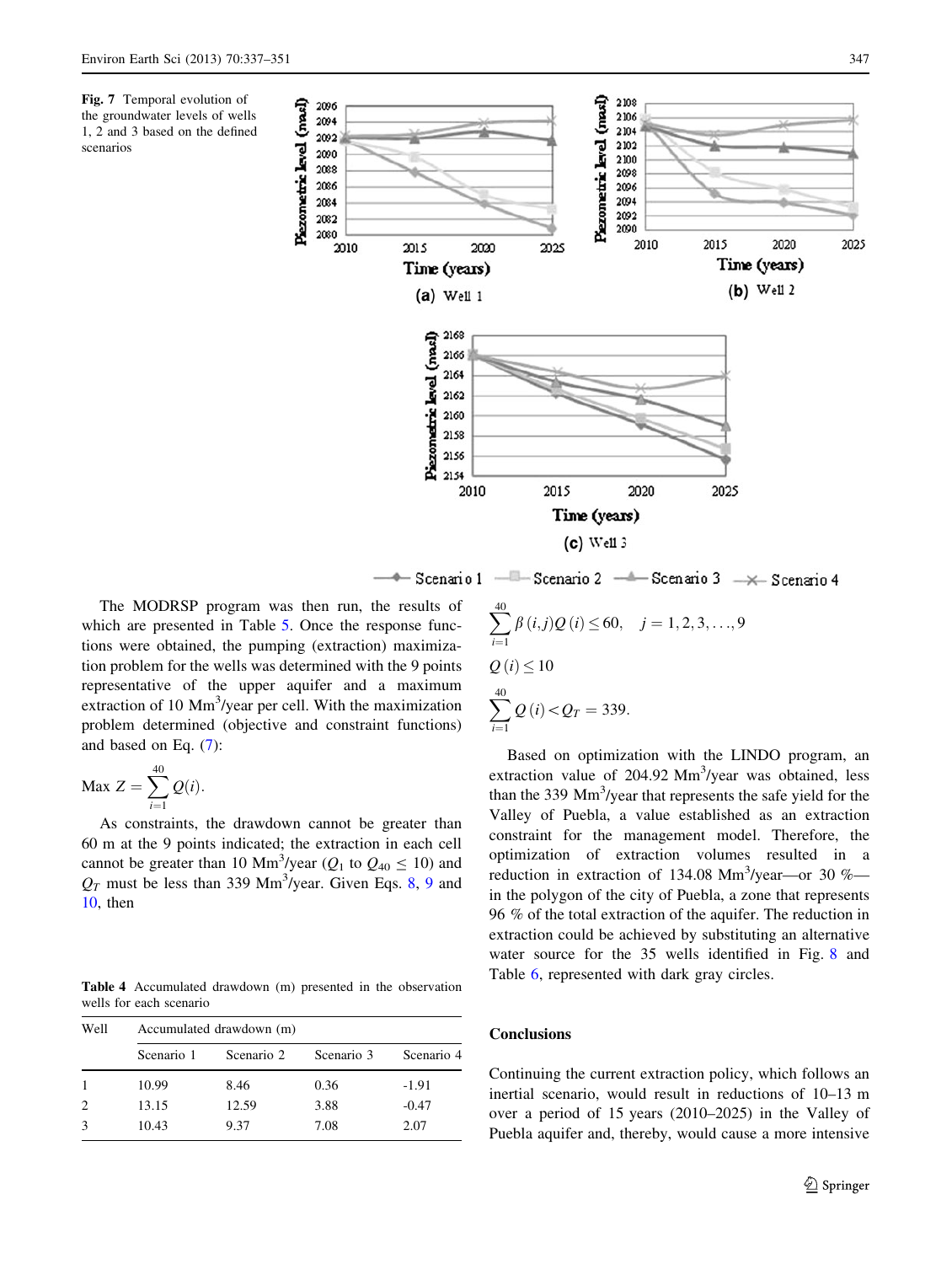<span id="page-11-0"></span>Table 5 Response functions obtained with the nine points representative of the upper aquifer at urban-industrial polygon zone of the state of Puebla (optimization area)

| $\ddot{i}$   | Q(i)            |                    | Coefficients obtained with MODRSP $\beta$ ( <i>i</i> , <i>j</i> ) <sub><i>m</i> = 9</sub> |                    |                   |                    |                    |                    |                    |                               |  |  |
|--------------|-----------------|--------------------|-------------------------------------------------------------------------------------------|--------------------|-------------------|--------------------|--------------------|--------------------|--------------------|-------------------------------|--|--|
|              |                 | $\beta$ $(i, j)_1$ | $\beta$ $(i, j)_2$                                                                        | $\beta$ $(i, j)_3$ | $\beta$ $(i,j)_4$ | $\beta$ $(i, j)_5$ | $\beta$ $(i, j)_6$ | $\beta$ $(i, j)_7$ | $\beta$ $(i, j)_8$ | $\beta$ $(i, j)$ <sub>9</sub> |  |  |
| $\mathbf{1}$ | Q1              | 1.599              | 0.131                                                                                     | 0.152              | 0.27              | 0.287              | 0.208              | 0.465              | 0.218              | 0.018                         |  |  |
| 2            | Q2              | 0.081              | 0.09                                                                                      | 0.011              | 0.006             | 0.073              | 0.097              | 0.263              | 0.315              | 0.115                         |  |  |
| 3            | Q <sub>3</sub>  | 0.222              | 0.311                                                                                     | 0.004              | 0.354             | 0.351              | 0.031              | 0.046              | 0.088              | 0.123                         |  |  |
| 4            | Q <sub>4</sub>  | 0.27               | 1.106                                                                                     | 0.054              | 0.567             | 0.272              | 0.219              | 0.258              | 0.354              | 0.444                         |  |  |
| 5            | Q <sub>5</sub>  | 0.287              | 0.113                                                                                     | 0.351              | 0.072             | 0.172              | 0.206              | 0.232              | 0.172              | 0.512                         |  |  |
| 6            | Q6              | 0.008              | 0.097                                                                                     | 0.131              | 0.219             | 0.206              | 0.094              | 0.222              | 0.21               | 0.21                          |  |  |
| 7            | Q7              | 0.365              | 0.333                                                                                     | 0.346              | 0.258             | 0.032              | 0.022              | 0.276              | 0.242              | 1.242                         |  |  |
| 8            | Q8              | 0.199              | 0.299                                                                                     | $\boldsymbol{0}$   | 0.39              | 0.115              | 0.275              | 0.567              | 0.076              | 0.076                         |  |  |
| 9            | Q <sub>9</sub>  | 0.231              | 0.345                                                                                     | 0.215              | 0.678             | 0.034              | 0.081              | 0.283              | 0.231              | 0.331                         |  |  |
| 10           | Q10             | 0.234              | 0.156                                                                                     | 1.156              | 0.321             | 0.322              | 0.267              | 0.005              | 0.312              | 0.312                         |  |  |
| 11           | Q11             | 0.3451             | 0.1081                                                                                    | 0.3121             | 0.1151            | 0.2111             | 0.0321             | 1.1451             | 0.3211             | 0.2701                        |  |  |
| 12           | Q12             | 0.0972             | 0.3332                                                                                    | 0.5462             | 0.3452            | 1.2872             | 0.4562             | 0.2342             | 0.8562             | 0.5682                        |  |  |
| 13           | Q13             | 0.0883             | 0.9083                                                                                    | 0.5663             | 1.4823            | 0.5913             | 0.6753             | 0.2003             | 0.5583             | 0.7083                        |  |  |
| 14           | Q14             | 0.3474             | 0.2344                                                                                    | 0.5594             | 0.2114            | 0.3484             | 0.7564             | 0.1184             | 0.9034             | 0.3124                        |  |  |
| 15           | Q15             | 0.8785             | 0.3695                                                                                    | 0.2975             | 0.3045            | 0.2315             | 0.4055             | 0.3075             | 0.1125             | 0.0425                        |  |  |
| 16           | Q16             | 0.9086             | 0.5066                                                                                    | 0.6676             | 0.8896            | 0.0706             | 0.2206             | 1.5526             | 0.3226             | 0.7726                        |  |  |
| 17           | Q17             | 0.5677             | 0.6677                                                                                    | 0.9077             | 0.4357            | 0.0737             | 0.1577             | 0.3457             | 0.4367             | 0.2007                        |  |  |
| 18           | Q18             | 0.9078             | 0.5438                                                                                    | 0.5668             | 0.2348            | 0.3328             | 0.3788             | 0.4768             | 0.7678             | 0.7678                        |  |  |
| 19           | Q19             | 0.3979             | 0.3359                                                                                    | 0.2159             | 0.5549            | 0.3889             | 0.3339             | 0.2009             | 0.4839             | 1.3839                        |  |  |
| 20           | Q20             | 0.102              | 0.887                                                                                     | 0.056              | 0.334             | 0.881              | 0.589              | 0.115              | 0.207              | 0.207                         |  |  |
| 21           | Q21             | 0.0691             | 0.2871                                                                                    | 0.6081             | 0.4651            | 0.2181             | 0.1981             | 0.1861             | 0.5691             | 0.6691                        |  |  |
| 22           | Q22             | 0.0712             | 0.1732                                                                                    | 0.5972             | 0.4632            | 0.3152             | 0.2622             | 0.1572             | 0.0112             | 0.0712                        |  |  |
| 23           | Q23             | 0.0763             | 0.5513                                                                                    | 0.5313             | 0.2463            | 0.4883             | 0.6163             | 0.2023             | 0.0763             | 0.0763                        |  |  |
| 24           | Q24             | 0.0804             | 0.4724                                                                                    | 0.2194             | 0.3584            | 0.3544             | 0.2344             | 0.3574             | 0.0804             | 0.0804                        |  |  |
| 25           | Q25             | 0.0725             | 0.5725                                                                                    | 0.2065             | 0.2325            | 0.1725             | 0.2605             | 0.7495             | 0.0725             | 0.0725                        |  |  |
| 26           | Q26             | 0.0706             | 0.2066                                                                                    | 0.8946             | 0.8226            | 0.2106             | 0.1826             | 0.1206             | 0.0706             | 0.0706                        |  |  |
| 27           | Q27             | 0.0737             | 0.1327                                                                                    | 0.8227             | 0.1007            | 0.2427             | 0.2247             | 0.1467             | 0.8937             | 0.0737                        |  |  |
| $28\,$       | Q28             | 0.4578             | 0.1158                                                                                    | 0.2758             | 0.5678            | 0.0768             | 0.3858             | 0.2778             | 0.3278             | 0.4578                        |  |  |
| 29           | Q29             | 0.2989             | 0.2349                                                                                    | 0.8819             | 0.3839            | 0.7319             | 0.0159             | 0.2679             | 0.2189             | 0.2989                        |  |  |
| 30           | Q30             | 0.281              | 0.113                                                                                     | 0.567              | 0.205             | 0.312              | 0.211              | 0.289              | 0.789              | 0.689                         |  |  |
| 31           | Q31             | 0.0081             | 0.2111                                                                                    | 0.4321             | 0.0611            | 0.2701             | 0.5671             | 0.4561             | 0.1181             | 0.1181                        |  |  |
| 32           | Q32             | 0.3782             | 0.2872                                                                                    | 0.4562             | 0.2342            | 0.5682             | 0.1452             | 0.2982             | 0.3782             | 0.3782                        |  |  |
| 33           | Q33             | 0.2343             | 0.5913                                                                                    | 0.6753             | 0.2003            | 0.0083             | 0.9083             | 0.7763             | 0.2343             | 0.2343                        |  |  |
| 34           | Q <sub>34</sub> | 0.6794             | 1.3484                                                                                    | 0.3564             | 0.1184            | 0.0034             | 0.4654             | 0.5084             | 0.6794             | 0.6794                        |  |  |
| 35           | Q35             | 0.3485             | 0.2315                                                                                    | 0.4055             | 0.3075            | 0.1125             | 0.1785             | 0.5995             | 0.3485             | 0.3485                        |  |  |
| 36           | Q36             | 0.6576             | 0.7226                                                                                    | 0.4066             | 0.9966            | 0.1086             | 0.0706             | 0.8786             | 0.7796             | 0.7796                        |  |  |
| 37           | Q37             | 0.3077             | 0.1767                                                                                    | 0.0677             | 0.7907            | 1.3337             | 0.0757             | 0.4567             | 0.5677             | 0.5677                        |  |  |
| 38           | Q38             | 0.2058             | 0.0678                                                                                    | 0.0438             | 0.9438            | 0.0088             | 0.3328             | 0.0788             | 0.3248             | 0.2348                        |  |  |
| 39           | Q39             | 0.2159             | 0.0839                                                                                    | 0.0359             | 0.9879            | 0.2349             | 0.5689             | 0.9079             | 0.1249             | 0.5549                        |  |  |
| 40           | Q40             | 0.456              | 0.005                                                                                     | 0.987              | 0.087             | 0.369              | 0.881              | 0.456              | 0.284              | 0.384                         |  |  |

exploitation of groundwater, increasing the problems of overexploitation of the aquifer (decline of levels, cones of depression, sulfurous water intrusion).

groundwater levels was achieved during the simulation period of 15 years through a gradual reduction in extraction volume in the urban-industrial polygon zone (scenario 4); in this scenario the optimization of the management strategy indicates that a reduction in extraction of

Using mathematical simulations for a management strategy for the VPA, a recovery of up to 5 m in the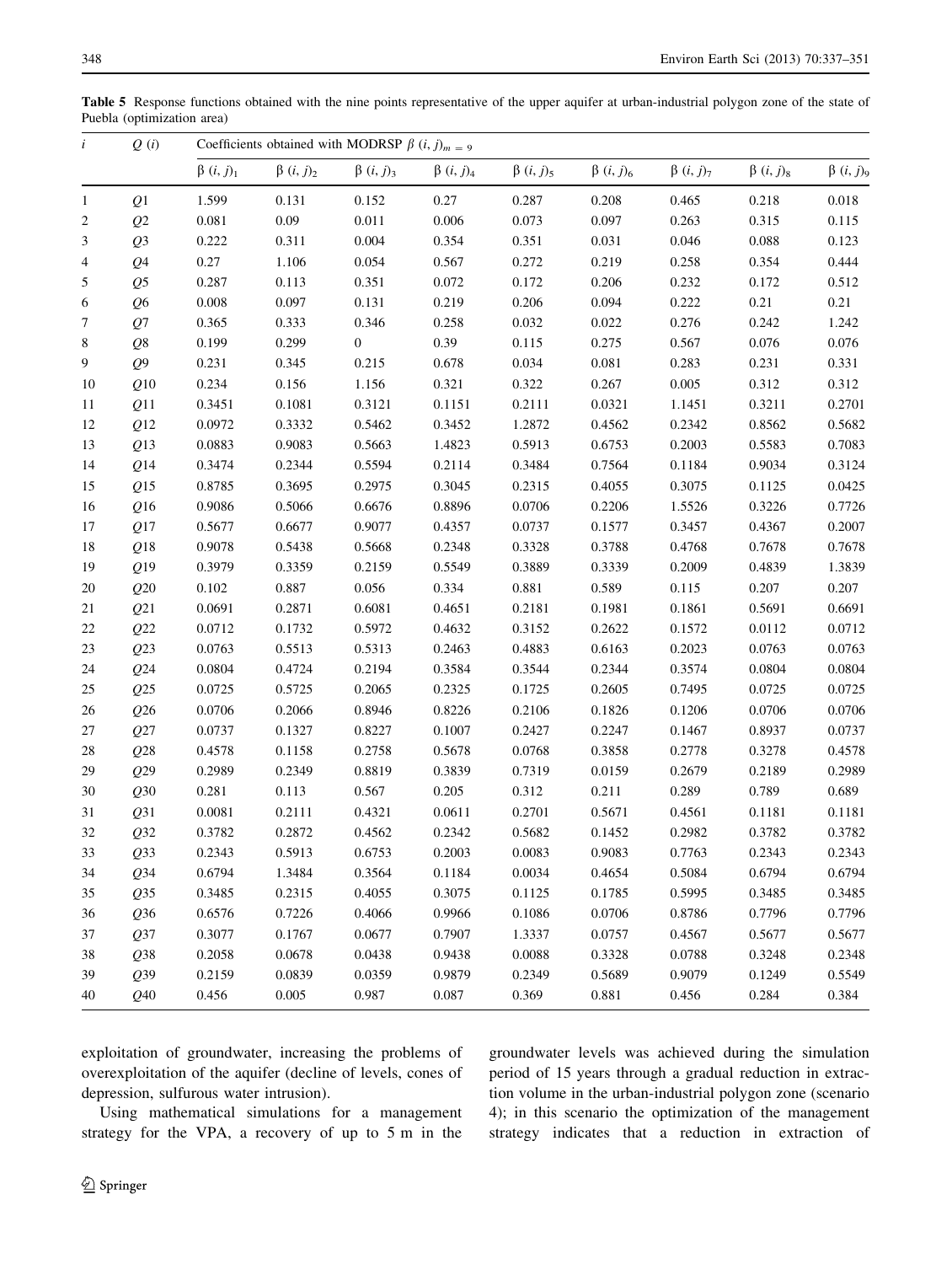<span id="page-12-0"></span>Fig. 8 Location of the optimized wells and their pumping rates at the management cells of City of Puebla



Table 6 continued

Table 6 Optimal schemes of groundwater exploitation (Mm<sup>3</sup>/year) for the Valley of Puebla aquifer

| for the Valley of Puebla aquifer |      |        |            |                                      | Cells | Line | Column | Extraction | Optimal groundwater                  |  |
|----------------------------------|------|--------|------------|--------------------------------------|-------|------|--------|------------|--------------------------------------|--|
| Cells                            | Line | Column | Extraction | Optimal groundwater                  |       |      |        | $(\%)$     | pumping rate (Mm <sup>3</sup> /year) |  |
|                                  |      |        | $(\%)$     | pumping rate (Mm <sup>3</sup> /year) | 19    | 82   | 59     |            | $Q16 = 0$                            |  |
| 1                                | 79   | 52     | 0.7583     | $Q_3 = 10$                           |       | 82   | 59     |            |                                      |  |
| $\overline{c}$                   | 79   | 54     |            |                                      |       | 82   | 59     | 6.4504     |                                      |  |
|                                  | 79   | 54     |            |                                      | 20    | 82   | 62     | 2.1666     | $Q36 = 0$                            |  |
|                                  | 79   | 54     | 12.8302    | $Q9 = 0$                             | 21    | 83   | 53     |            |                                      |  |
| 3                                | 80   | 51     | 0.3792     | $Q24 = 0$                            |       | 83   | 53     | 2.4566     | $Q34 = 0$                            |  |
| $\overline{4}$                   | 80   | 53     | 3.2819     | $029 = 0$                            | 22    | 83   | 55     | 0.5417     | $Q14 = 10$                           |  |
| 5                                | 80   | 54     |            |                                      | 23    | 83   | 58     |            |                                      |  |
|                                  | 80   | 54     | 3.7152     | $0.026 = 0$                          |       | 83   | 58     | 4.5494     | $Q21 = 0$                            |  |
| 6                                | 80   | 55     |            |                                      | 24    | 83   | 59     |            |                                      |  |
|                                  | 80   | 55     |            |                                      |       | 83   | 59     |            |                                      |  |
|                                  | 80   | 55     | 1.6983     | $Q40 = 0$                            |       | 83   | 59     |            |                                      |  |
| 7                                | 80   | 56     | 1.1736     | $028 = 6.412$                        |       | 83   | 59     |            |                                      |  |
| 8                                | 80   | 59     | 0.7583     | $Q5 = 10$                            |       | 83   | 59     | 12.5774    | $Q10 = 0$                            |  |
| 9                                | 81   | 47     | 0.4673     | $015 = 10$                           | 25    | 83   | 60     | 0.1078     | $Q38 = 10$                           |  |
| 10                               | 81   | 48     | 0.7269     | $Q6 = 10$                            | 26    | 84   | 50     | 4.8749     | $Q17 = 0$                            |  |
| 11                               | 81   | 54     | 2.2569     | $Q35 = 0$                            | 27    | 84   | 55     | 0.156      | $030 = 10$                           |  |
| 12                               | 81   | 55     | 1.0778     | $Q22 = 6.502$                        | 28    | 84   | 57     | 0.7184     |                                      |  |
| 13                               | 81   | 56     |            |                                      |       | 84   | 57     |            | $Q7 = 10$                            |  |
|                                  | 81   | 56     | 1.6331     | $Q40 = 0$                            | 29    | 84   | 59     | 0.3111     | $Q25 = 10$                           |  |
| 14                               | 81   | 58     | 1.5527     | $Q12 = 0.218$                        | 30    | 84   | 60     | 1.3989     | $Q11 = 2.988$                        |  |
| 15                               | 81   | 59     | 2.0606     | $037 = 0$                            | 31    | 85   | 55     | 1.2331     | $Q19 = 6.306$                        |  |
| 16                               | 82   | 52     | 0.1192     | $Q32 = 10$                           | 32    | 85   | 57     |            |                                      |  |
| 17                               | 82   | 54     | 0.4514     | $Q20 = 10$                           |       | 85   | 57     |            |                                      |  |
| 18                               | 82   | 58     | 0.2708     | $Q27 = 10$                           |       | 85   | 57     | 1.412      | $Q_4 = 2.679$                        |  |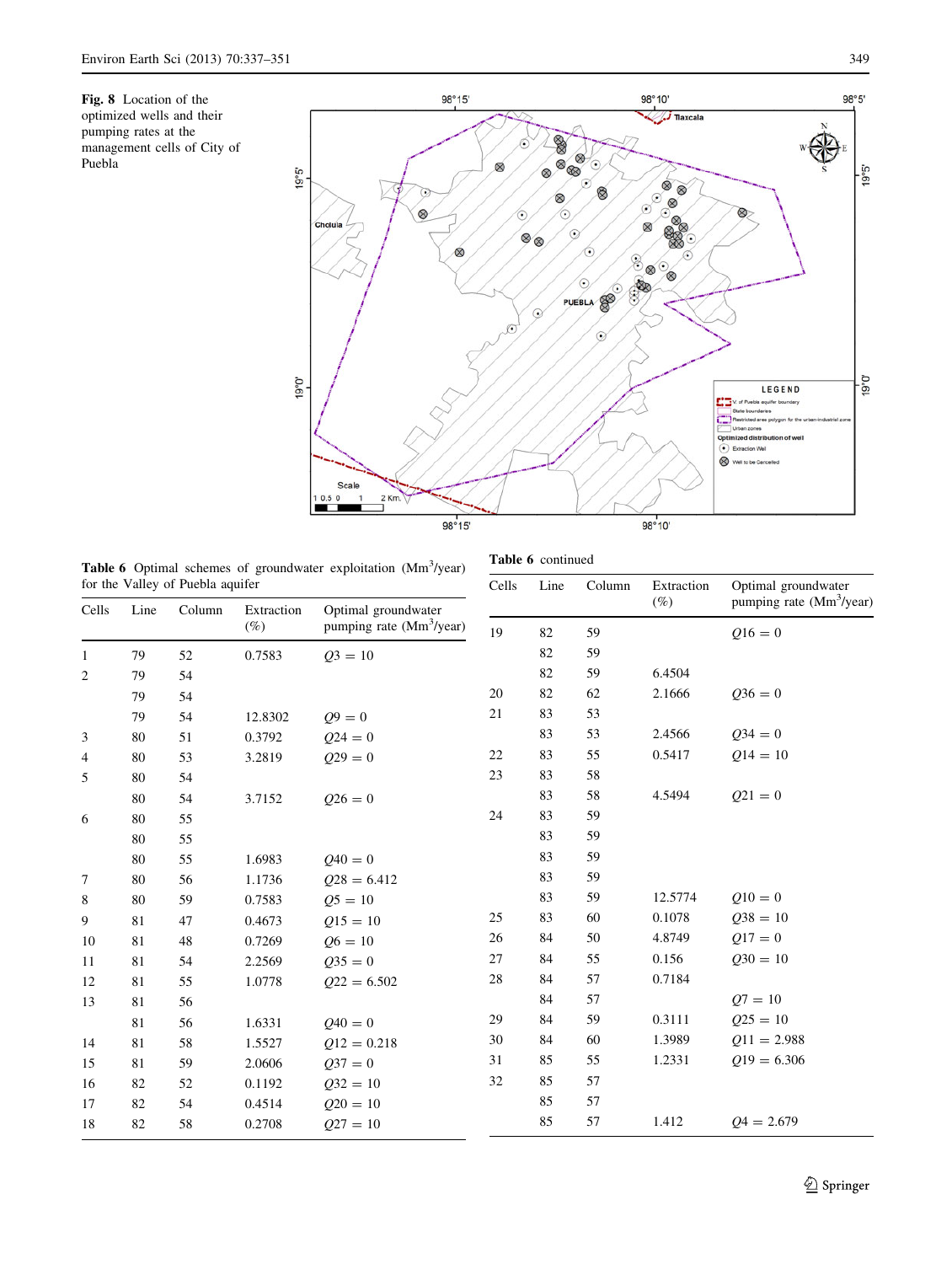<span id="page-13-0"></span>Table 6 continued

| Cells | Line | Column | Extraction<br>(%) | Optimal groundwater<br>pumping rate $(Mm3/year)$ |
|-------|------|--------|-------------------|--------------------------------------------------|
| 33    | 85   | 58     |                   |                                                  |
|       | 85   | 58     | 2.893             | $Q33 = 0$                                        |
| 34    | 85   | 59     | 4.5943            |                                                  |
|       | 85   | 59     |                   | $Q18 = 0$                                        |
| 35    | 86   | 53     | 0.6717            | $08 = 10$                                        |
| 36    | 86   | 56     |                   |                                                  |
|       | 86   | 56     |                   |                                                  |
|       | 86   | 56     | 11.009            | $Q13=0$                                          |
| 37    | 86   | 57     |                   |                                                  |
|       | 86   | 57     | 0.3851            | $Q23 = 10$                                       |
| 38    | 87   | 52     | 0.1356            | $Q31 = 10$                                       |
| 39    | 87   | 56     | 1.0577            | $Q1 = 9.824$                                     |
| 40    | 87   | 57     | 0.8342            | $Q2 = 10$                                        |

134.08 Mm<sup>3</sup>/year in the polygon would prevent overexploitation of the groundwater in the upper aquifer, as well as the intrusion of poor quality water. This proposed reduction represents 30 % of the safe yield of 339  $\text{Mm}^3$ / year. The application of this management policy will be possible by substituting alternative water sources for the 35 wells contained in the optimized cells (wells that should not continue to be pumped).

This gradual extraction policy can enable the reuse of treated wastewater for activities that comply with environmental norms—such as watering gardens or industries that do not require first grade water quality—or the use of surface water which, in this zone, would require pretreatment due to existing contamination of the Alseseca and Atoyac rivers.

#### References

- Anderson MP, Woessner W (1992) Applied groundwater modeling: simulation of flow and advective transport. Academic Press, New York, p 381
- CONAGUA (2000) Actualización Hidrogeológica del Acuífero Alto Atoyac, Estado de Tlaxcala, Departamento de Aguas Subterráneas, Subgerencia Técnica, Gerencia Estatal Tlaxcala, México
- CONAGUA (2003) Determinación de la Disponibilidad de agua subterránea en el acuífero Valle de Puebla, Estado de Puebla, Gerencia de Aguas Subterráneas, Subgerencia de Evaluación y Modelación Hidrogeológica, México
- CONAGUA (2004) Zonas de reserva de agua potable para la Ciudad de Puebla, Pue. Gerencia de Aguas Subterráneas, Subgerencia de Evaluación and Modelación Hidrogeológica, Mexico
- CONAGUA (2010) REPDA Registro Pu´blico de Derechos de Agua Online IOP. [http://www.cna.gob.mx/Repda.aspx?n1=5&n2=37&](http://www.cna.gob.mx/Repda.aspx?n1=5&n2=37&n3=115) [n3=115.](http://www.cna.gob.mx/Repda.aspx?n1=5&n2=37&n3=115) Accessed 31 May 2010
- CONAGUA-IMTA (2007) Manejo Integrado de las aguas subterra´ neas en los Acuíferos Puebla- Alto Atoyac, Estados de Puebla and Tlaxcala. Gerencia de Aguas Subterráneas, Mexico
- Das A, Bithin D (2001) Application of optimization techniques in groundwater quantity and quality management. Sadhana 26(4): 293–316
- Elwell BO, Lall U (1988) Determination of an optimal aquifer yield, with salt-lake county applications. J Hydrol 104(1–4):273–287
- Flores-Márquez EL, Jiménez-Suárez G, Martínez-Serrano RG, Chavéz RE, Silva-Pérez D (2006) Study of geothermal water intrusion due to groundwater exploitation in the Puebla Valley aquifer system, Mexico. Hydrogeol J 14(7):1216–1230
- Gárfias J, Arroyo N, Aravena R (2010) Hydrochemistry and origins of mineralized waters in the Puebla aquifer system, Mexico. Environ Earth Sci 59(8):1789–1805
- Geotecnología S A (1997) Actualización del estudio geohidrológico de los acuíferos de Valle de Puebla, Sistema Operador de Agua potable and Alcantarillado de Puebla (SOAPAP), México
- Gorelick SM (1983) A review of distributed parameter groundwater management modeling methods. Water Resour Res 19(2): 305–319
- Gorelick SM, Remson I (1982) Optimal location and management of waste disposal facilities affecting ground water quality. Water Resour Bull 18(1):43–51
- Harou JJ, Lund J (2008) Representing groundwater in water management models—applications in California. California Energy Commission Public Interest Energy Research Program Report. [http://www.energy.ca.gov/2008publications/CEC-500-](http://www.energy.ca.gov/2008publications/CEC-500-2008-092/CEC-500-2008-092-REV.PDF) [2008-092/CEC-500-2008-092-REV.PDF.](http://www.energy.ca.gov/2008publications/CEC-500-2008-092/CEC-500-2008-092-REV.PDF) Accessed 20 September 2010
- Harou JJ, Pulido-Velazquez M, Rosenberg DE, Medellin-Azuara J, Lund JR, Howitt RE (2009) Hydroeconomic models: concepts, design, applications, and future prospects. J Hydrol 375(3–4): 627–643
- Heidari M (1982) Application of linear systems theory and linear programming to groundwater management in Kansas. Water Resour Bull 18(6):1003–1012
- Kemper K, Foster S, Garduño H, Nanni N, Tuinhof A (2004) Economic Instruments for Groundwater Management. Using incentives to improve sustainability. Brief Note 7 World Bank, Washington DC, pp 1–8
- Larson KJ, Basagaoglu H, Marino MA (2001) Prediction of optimal safe ground water yield and land subsidence in the Los Banos-Kettleman City area, California, using a calibrated numerical simulation model. J Hydrol 242(1–2):79–102
- Lesser and Asociados SA De CV (1982) Estudio Geohidrológico de la zona río Atoyac, Estado de Puebla. Gerencia de Aguas Subterráneas, Subgerencia de Evaluación and Modelación Hidrogeológica. CNA-SARH, México
- Lindo Systems Inc (2011) LINDO 6.1 Systems—optimization software: integer programming, linear programming. [http://www.](http://www.lindo.com/) [lindo.com/](http://www.lindo.com/)
- Maddock T III (1972) Algebraic technological function from a simulation model. Water Resour Res 8(1):129–134
- Maddock T III, Lacher L (1991) MODRSP: a program to calculate drawdown, velocity, storage and capture response functions for multi-aquifer systems. HWR Report No. 91-020, Department of Hydrology and Water Resources, University of Arizona, Tucson, Arizona
- McDonald MG and Harbaugh AW (1988) MODFOW, a modular three-dimensional finite difference ground-water flow model-U-S.G.S. Open file report 83-875
- McPhee J, Yeh WWG (2004) Multiobjective optimization for sustainable groundwater management in semiarid regions. J Water Resour Plann Manage 130(6):490–497